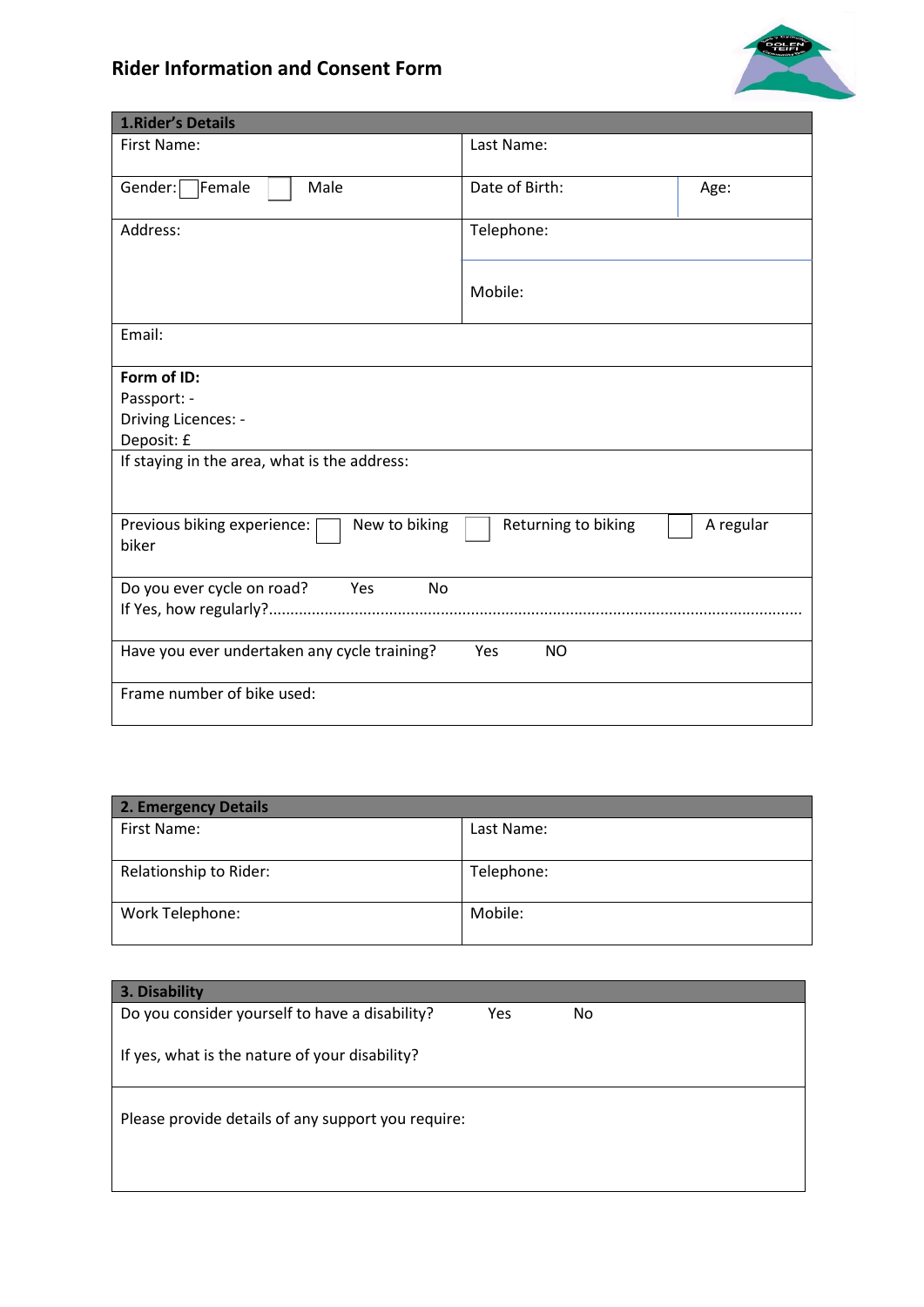

| 4. Medical Information                                                                            |     |    |
|---------------------------------------------------------------------------------------------------|-----|----|
| a) Do you suffer from any of the following conditions?                                            |     |    |
|                                                                                                   | Yes | No |
|                                                                                                   |     |    |
| Asthma                                                                                            |     |    |
| <b>Bronchitis</b>                                                                                 |     |    |
| Chest problems<br><b>Diabetes</b>                                                                 |     |    |
| Fainting                                                                                          |     |    |
| <b>Migraines</b>                                                                                  |     |    |
| Heart trouble                                                                                     |     |    |
| <b>Raised Blood Pressure</b>                                                                      |     |    |
| Tuberculosis                                                                                      |     |    |
|                                                                                                   |     |    |
| <b>Epilepsy?</b><br>Yes<br>No                                                                     |     |    |
|                                                                                                   |     |    |
| If yes, a) what specific epilepsy syndrome has been diagnoses                                     |     |    |
|                                                                                                   |     |    |
| b) What is the pattern of any                                                                     |     |    |
|                                                                                                   |     |    |
|                                                                                                   |     |    |
|                                                                                                   |     |    |
| b) Do you suffer form any other condition requiring medical treatment or medication?<br>Yes<br>No |     |    |
|                                                                                                   |     |    |
| If yes, please provide                                                                            |     |    |
|                                                                                                   |     |    |
|                                                                                                   |     |    |
|                                                                                                   |     |    |
| c) Are you allergic or sensitive to any medication (eg penicillin), insects bites of food?        |     |    |
| Yes<br>No                                                                                         |     |    |
|                                                                                                   |     |    |
|                                                                                                   |     |    |
|                                                                                                   |     |    |
| d) Are you taking any form of medication on a regular basis?                                      | Yes | No |
| If yes, please give full details, indicating the type of medication and dosage:                   |     |    |
|                                                                                                   |     |    |
| Please ensure that you bring adequate supplies of medication/ dosage for the duration of the      |     |    |
| activity                                                                                          |     |    |
|                                                                                                   |     |    |
|                                                                                                   |     |    |
|                                                                                                   |     |    |
|                                                                                                   |     |    |
|                                                                                                   |     |    |
|                                                                                                   |     |    |
| 5. Do you have your own personal insurance cover                                                  |     |    |
|                                                                                                   |     |    |
|                                                                                                   |     |    |
| Yes<br>No                                                                                         |     |    |
|                                                                                                   |     |    |